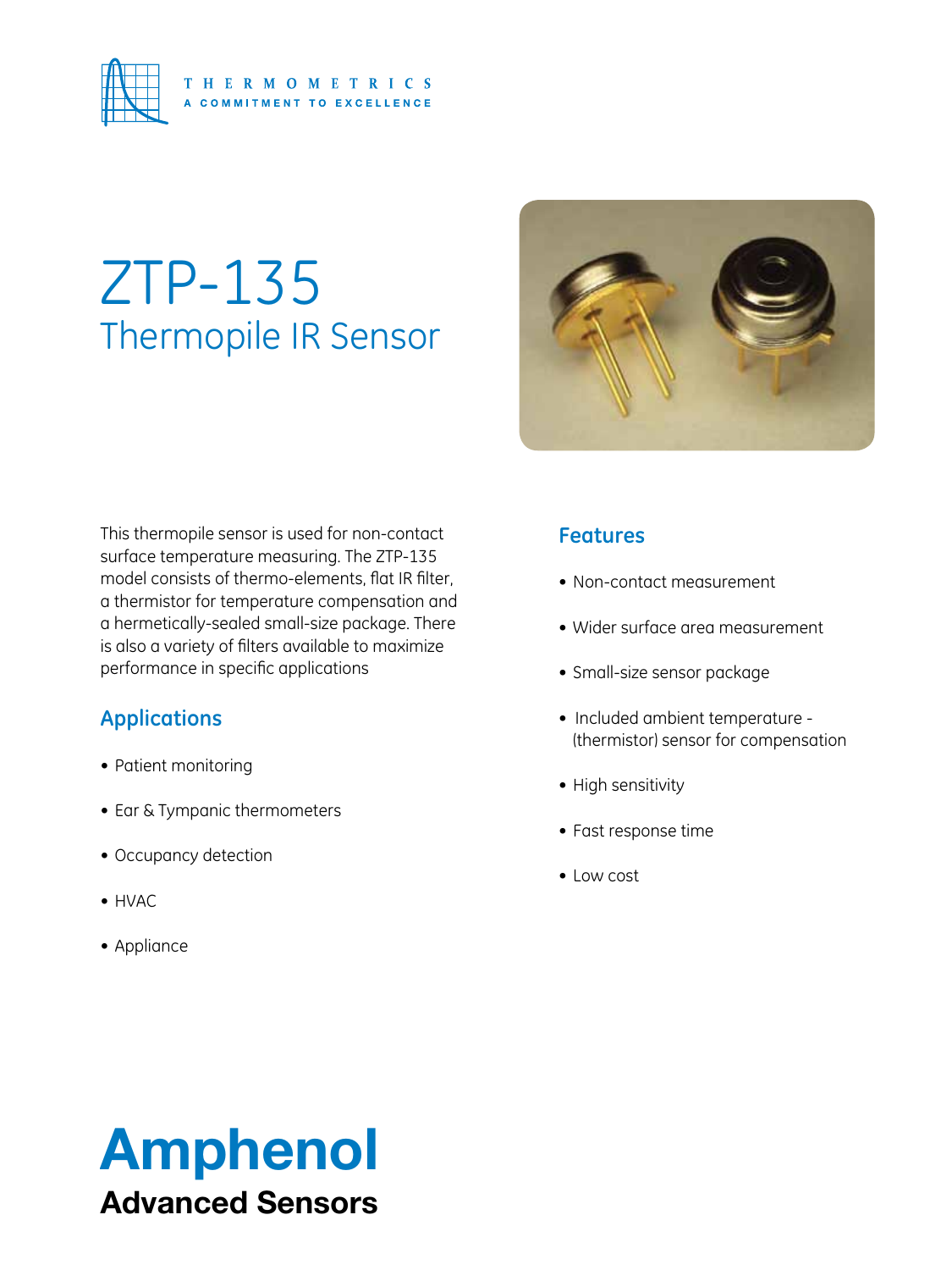## **Specifications**

## **Thermopile Chip**

| Parameter              |     | <b>Limits</b>    |            |                 | <b>Condition</b> |
|------------------------|-----|------------------|------------|-----------------|------------------|
|                        | Min | <b>Typ</b>       | <b>Max</b> |                 |                  |
| Chip Size              |     | $1.8 \times 1.8$ |            | mm <sup>2</sup> |                  |
| Diaphragm Size         |     | $1.4 \times 1.4$ |            | mm <sup>2</sup> |                  |
| Active Area            |     | $0.7 \times 0.7$ |            | mm <sup>2</sup> |                  |
| Internal<br>Resistance | 42  | 60               | 78         | $k\Omega$       | $25^{\circ}$ C   |
| Resistance T.C         |     |                  | 0.12       | %/ $^{\circ}$ C |                  |
| Responsivity           | 42  | 60               | 78         | V/W             | 500K, 1 Hz       |
| Responsivity T.C       |     | $-0.10$          |            | %/ $^{\circ}$ C |                  |
| Noise Voltage          |     | 32               |            | nV rms          | R.M.S., 25°C     |
| <b>NEP</b>             |     | 0.53             |            | $nW/Hz^{1/2}$   | 500K, 1 Hz       |
| Detectivity            |     | 1.30 E08         |            | $cmHz^{1/2}/W$  | 500K, 1 Hz       |
| <b>Time Constant</b>   |     | 25               |            | ms              |                  |

## **Thermistor for Temperature Compensation**

| Parameter    |      | <b>Limits</b> |            | <b>Units</b> | Condition                        |
|--------------|------|---------------|------------|--------------|----------------------------------|
|              | Min  | Typ           | <b>Max</b> |              |                                  |
| Resistance   | 9.7  | 10            | 10.3       | $k\Omega$    | Tol.:3%, @25°C                   |
| Beta - Value | 3930 | 3970          | 4001       | К            | Tol.:1%, Defined<br>at 25°C/85°C |

### **Absolute Maximum Ratings**

#### **Operating Temperature**  $-20^{\circ}$ C ~ 100 $^{\circ}$ C

**Storage Temperature**

-40°C ~ 120°C

### **Thermistor Resistance (R-T Table)**

| T ambient (° C) | Rmin ( $k\Omega$ ) | Rcent ( $k\Omega$ ) | <b>Rmax (k</b> $\Omega$ ) |
|-----------------|--------------------|---------------------|---------------------------|
| $-40$           | 267                | 284.7               | 303.2                     |
| $-35$           | 197.2              | 209.6               | 222.5                     |
| -30             | 147.1              | 155.9               | 165                       |
| $-25$           | 110.8              | 117.1               | 123.6                     |
| -20             | 84.16              | 88.68               | 93.35                     |
| -15             | 64.46              | 67.73               | 71.11                     |
| -10             | 49.74              | 52.13               | 54.59                     |
| -5              | 38.65              | 40.41               | 42.21                     |
| 0               | 30.24              | 31.543              | 32.86                     |
| 5               | 23.81              | 24.772              | 25.75                     |
| 10              | 18.86              | 19.58               | 20.3                      |
| 15              | 15.03              | 15.56               | 16.1                      |
| 20              | 12.04              | 12.44               | 12.84                     |
| 25              | 9.7                | 10                  | 10.3                      |
| 30              | 7.823              | 8.082               | 8.342                     |
| 35              | 6.342              | 6.566               | 6.791                     |
| 40              | 5.168              | 5.361               | 5.557                     |
| 45              | 4.233              | 4.4                 | 4.569                     |
| 50              | 3.484              | 3.629               | 3.776                     |
| 55              | 2.882              | 3.007               | 3.135                     |
| 60              | 2.396              | 2.504               | 2.615                     |
| 65              | 2.0009             | 2.095               | 2.192                     |
| 70              | 1.679              | 1.7612              | 1.8458                    |
| 75              | 1.4153             | 1.4871              | 1.5612                    |
| 80              | 1.1984             | 1.261               | 1.3264                    |
| 85              | 1.0193             | 1.0745              | 1.1317                    |
| 90              | 0.8707             | 0.9193              | 0.9697                    |
| 95              | 0.7469             | 0.7898              | 0.8344                    |
| 100             | 0.6433             | 0.6812              | 0.7208                    |
| 105             | 0.5562             | 0.5899              | 0.625                     |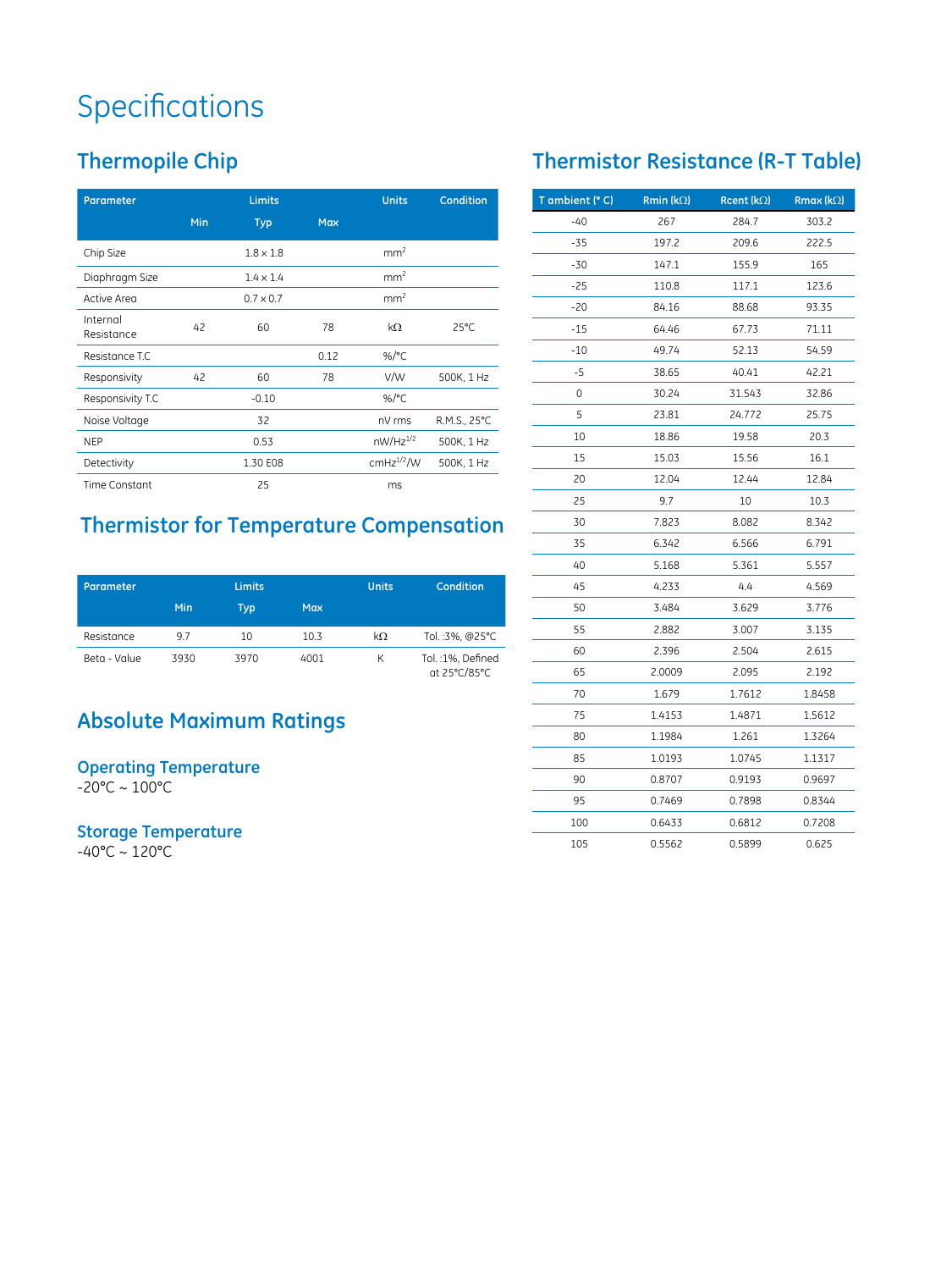

## Sensitivity Field of View



## Filter Transmission Data